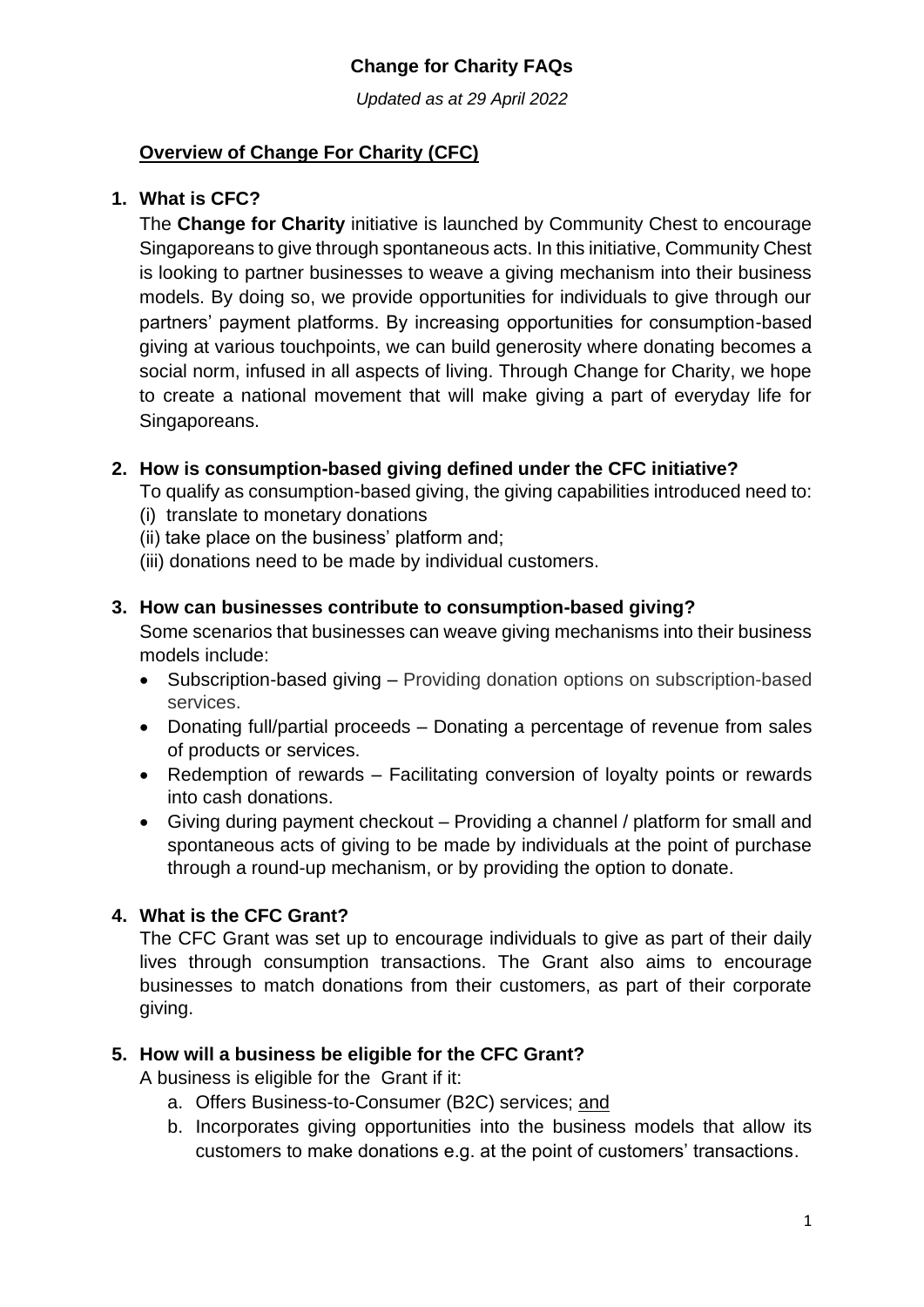*Updated as at 29 April 2022*

## **6. Are Public Agencies eligible for the CFC Grant?**

Public agencies that meet the criteria (outlined within Q5) are eligible to come onboard the CFC initiative. They will be able to implement consumption-based giving to their customers and be eligible for the Matching Grant but will not be eligible to apply for the Enabler Grant. See Q8 for more details on the CFC Grant.

### **Multiplying impact through the Change for Charity Grant**

**7. What is the difference between the Default Matching Grant, Enhanced Matching Grant and the Enabler Grant?**

| <b>Grant types</b>                  | <b>Details</b>                                                                                                                                                                                                                  | Cap amount                        |
|-------------------------------------|---------------------------------------------------------------------------------------------------------------------------------------------------------------------------------------------------------------------------------|-----------------------------------|
| <b>Default</b><br>Matching<br>Grant | Consumers donate through the<br>business platform                                                                                                                                                                               | \$25,000 per business<br>per year |
|                                     | Government will match \$0.50 for every<br>dollar donated by consumers through<br>participating businesses' payment<br>platforms                                                                                                 |                                   |
| Enhanced<br>Matching<br>Grant       | Consumers donate through the<br>\$25,000 per business<br>business platform and business<br>per year or the amount<br>provide a corporate matching to the<br>the business matches,<br>consumers' donation<br>whichever is lower. |                                   |
|                                     | Government will match an additional<br>\$0.50 under the Enhanced Matching<br>Grant.                                                                                                                                             |                                   |
| Enabler Grant                       | One-off grant that funds 50% of<br>incurred costs                                                                                                                                                                               | \$10,000 per business             |
|                                     | Businesses that incorporate giving<br>their payment<br>opportunities on<br>platforms may also apply for a one-off<br>Enabler Grant.                                                                                             |                                   |

#### **8. What can the Enabler Grant be used for?**

A business can claim for expenses from activities that aim to build greater awareness for the Change for Charity initiative among customers, or encourage customers to give towards Community Chest, limited to:

1) Technological additions/enhancements on platforms such as website, app, point-of-sale (POS) system.

2) Marketing materials (digital/print) that promote the CFC initiative.

3) Training-related costs (capped at \$2,000 per business).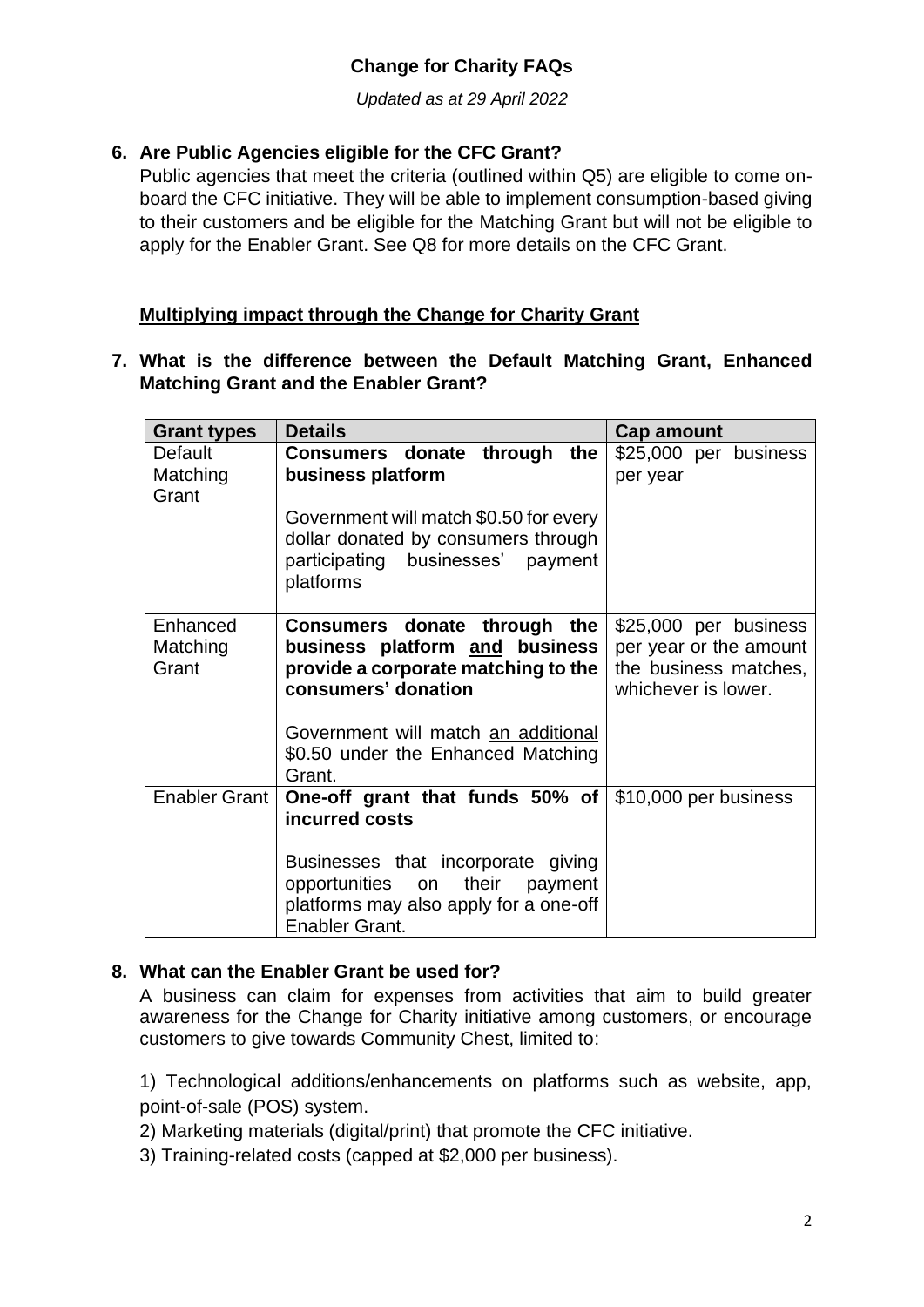*Updated as at 29 April 2022*

**9. What sort of training related costs are claimable under the Enabler Grant?**

A business may claim for absentee payroll, where the grant will co-fund 50% of the business's hourly basic salary capped at \$4.50<sup>1</sup>/hour per pax.

### **10.When can businesses apply for the Enabler Grant?**

Businesses can apply for the Enabler Grant 6 months after the consumption-based giving mechanism has been implemented on their platforms.

**11.What happens if a business would like to make a claim from 2 separate vendors? E.g. one for e-commerce and another for retail POS** Businesses will be allowed to make multiple claims per UEN, as long as it does not exceed the cap of \$10,000 and costs incurred are within the parameters of the Enabler Grant.

#### **12.How many times can a business apply for the various grants?**

A business can only apply once for the Enabler Grant, capped at \$10,000 per business (multiple receipts allowed, refer to Q10). As for the Default Matching Grant and Enhanced Matching Grant, the business that come onboard the initiative from Financial 2021 to Financial Year 2023 will be eligible for up to 3 years of matching, starting from the year of implementation.

*Scenario 1: A business comes on board in December 2021 – They will have until March 2024 to utilise the Enabler Grant, and will be eligible for 3 years of the Default and Enhanced Matching Grant up till November 2024.*

*Scenario 2: A business comes on board in December 2023 – They will have until March 2024 to utilise the Enabler Grant, and will be eligible for less than 3 years of the Default and Enhanced Matching Grant up till March 2026.*

**13.Will businesses be allowed to do retrospective claims on their consumptionbased giving platform?**

Retrospective claims are not allowed. However, businesses with existing giving platforms may still apply for the Enabler Grant as long as there are new investments made on their platforms to enable giving from consumers to Community Chest between Financial Year 2021 (starting April 2021) and Financial Year 2023 (March 2023).

 $1$  The hourly basic salary cap of \$4.50/hour per pax is based on the Absentee Payroll Framework. More details can be foun[d here.](https://www.ssg.gov.sg/content/programmes-and-initiatives/funding-funding-for-employer-based-training/course-fee-funding-table-for-employers.pdf)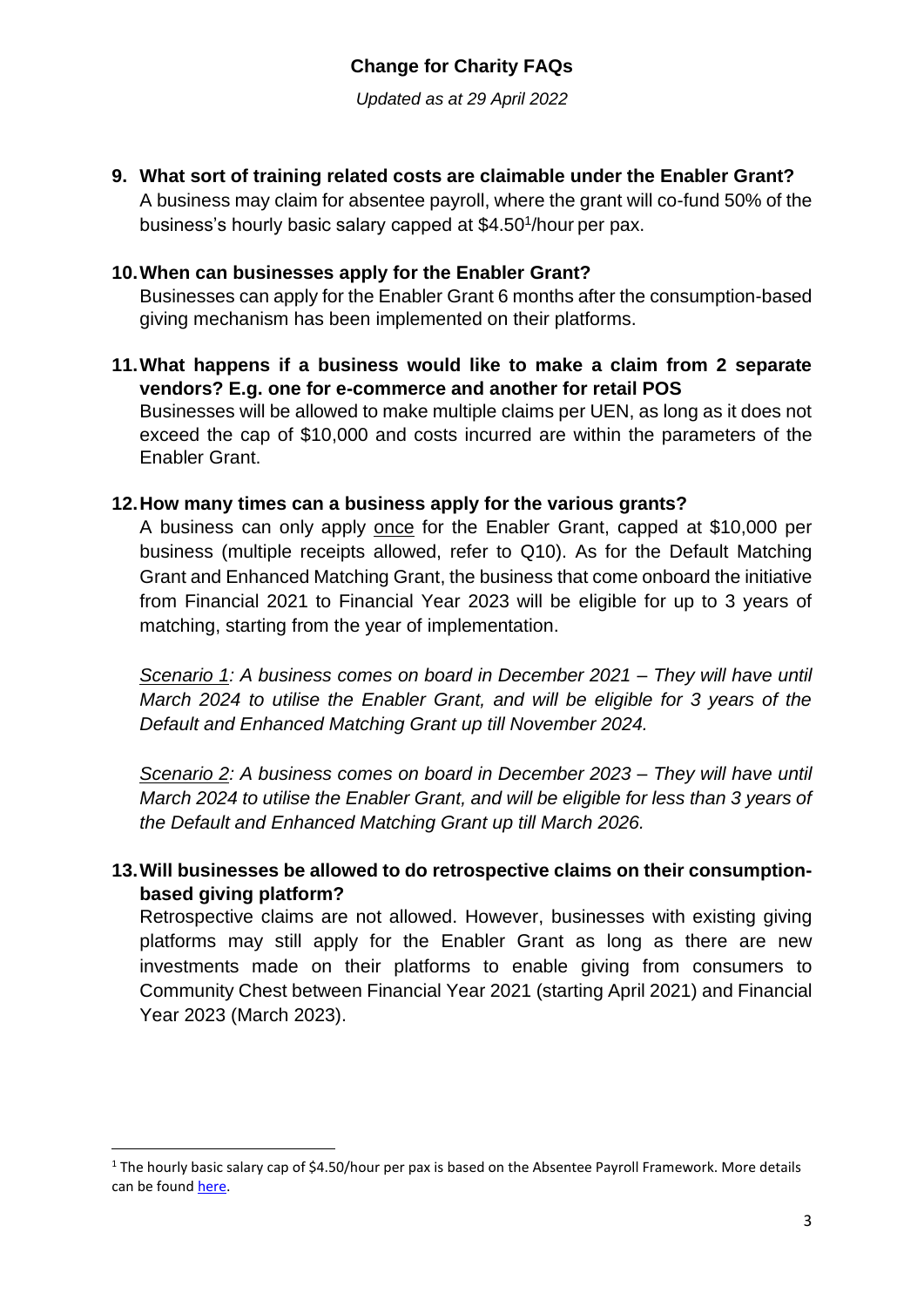*Updated as at 29 April 2022*

#### **14.Why do the donations and matching funds under the CFC initiative go only to Community Chest?**

Community Chest is the philanthropy and engagement arm of the National Council of Social Service and plays an integral role in fund-raising for the social service sector and critical programmes supporting the vulnerable within our community. Community Chest supports over 100 social service agencies and over 200 programmes across five causes: adults with disabilities, children with special needs and youth-at-risk, families and seniors in need of support, andpersons with mental health conditions.

## **Fundraising Guidelines and Fundraising Permit**

#### **15.When will a business require a Fundraising Permit?**

A business will require a fundraising Permit if:

- There is a collection made through an appeal to the public or any class of the public;
- The appeal is made through house-to-house visits or of soliciting in streets and/or other public places; and
- A person is engaged by the business to promote the initiative or collect donations.

## **16.How does a business that is implementing the CFC initiative apply for a Fundraising Permit?**

In the event that a fundraising permit is required, Community Chest will apply for the fundraising permit on behalf of the business. To do so, the business will need to submit details of their initiative and fundraising mechanism to Community Chest at least 2 weeks before the date of implementation.

The business should also take note of the guidelines and obligations set out in Q17 and Q18.

## **17.What are the general codes of practices that a business should adhere to when carrying out fundraising?**

The business shall adhere to the practices and standards as laid out in the Code of Practice ("**Code**") and all applicable laws. The three core guiding principles that a business should adhere to are namely (i) Legitimacy, (ii) Accountability, and (iii) Transparency.

#### i. Legitimacy

• The business must ensure that collections were not made with any force, threat or compulsion;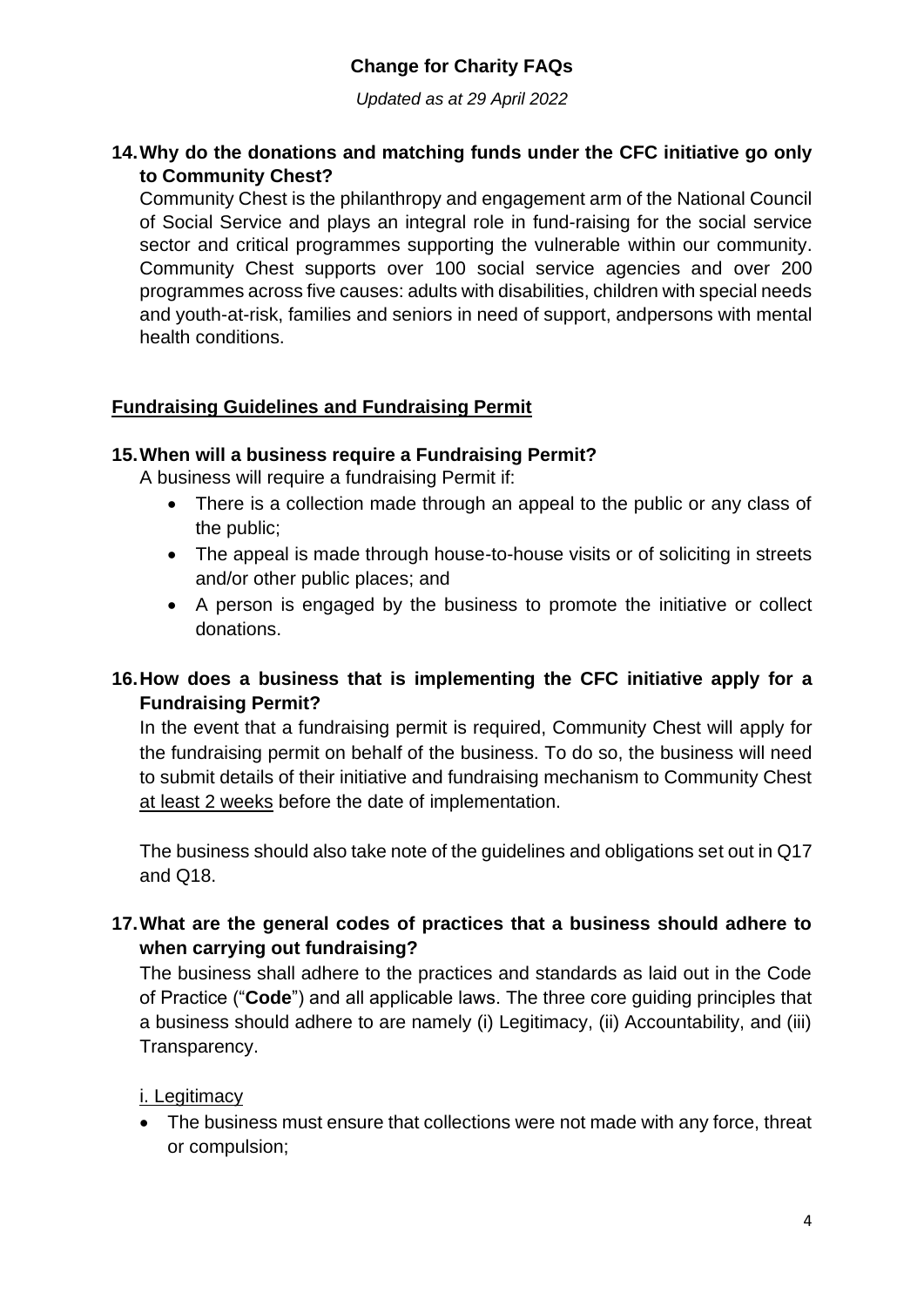*Updated as at 29 April 2022*

- Purpose of collection must not be illegal, fictitious or objectionable on grounds of public policy;
- The business must furnish accurate information to Community Chest or any other relevant authorities when required;
- Any information provided to donors or to the general public is accurate and not misleading.

## ii. Accountability

- The business must publish true accounts of all money collected and paid;
- Information relating to donors is kept confidential. No information relating to a donor should be given to any other person without the consent of the donor.

## iii. Transparency

- The business must not display any other badges or certificate of authority except the ones previously agreed upon with Community Chest (e.g. CFC typography and Community Chest logo).
- The business should disclose that Community Chest is the beneficiary for all funds raised through the Change for Charity initiative.

# **18.Where can I find the guidelines/rules that the business will need to adhere to after obtaining the Fundraising Permit from Community Chest?**

All businesses must fundraise in an appropriate and responsible manner. In addition to the codes of practices listed in Q16 above, please find the links to the respective governing acts and regulations as follows:

- [Charities Act](https://safe.menlosecurity.com/https:/sso.agc.gov.sg/Act/CA1994?ValidDate=20210102&ProvIds=P1VI-)
- [HHSC Act](https://safe.menlosecurity.com/https:/sso.agc.gov.sg/Act/HHSCA1947)
- [Protection from Harassment Act \(POHA\)](https://safe.menlosecurity.com/https:/sso.agc.gov.sg/Act/PHA2014?ProvIds=pr3-)
- [Latest Covid-19 Regulations](https://safe.menlosecurity.com/https:/www.moh.gov.sg/covid-19-phase-advisory)
- [Singapore Code of Advertising Practice](https://safe.menlosecurity.com/https:/asas.org.sg/About/Code)

As well as all other industry-based legislations and regulations (e.g. [Sales of Food](https://safe.menlosecurity.com/https:/sso.agc.gov.sg/Act/SFA1973)  [Act,](https://safe.menlosecurity.com/https:/sso.agc.gov.sg/Act/SFA1973) [Liquor Control \(Supply and Consumption\) Act,](https://safe.menlosecurity.com/https:/sso.agc.gov.sg/Act/LCSCA2015) [Singapore Code of Advertising](https://asas.org.sg/About/Code)  [Practice,](https://asas.org.sg/About/Code) [Fair and Balanced Advertising and Other Advertising Restriction](https://www.mas.gov.sg/regulation/faqs/faqs-on-fair-and-balanced-advertising-and-other-advertising-restrictions) etc)

Please note that the list above is non-exhaustive and subject to prevailing applicable requirements which may be amended from time to time.